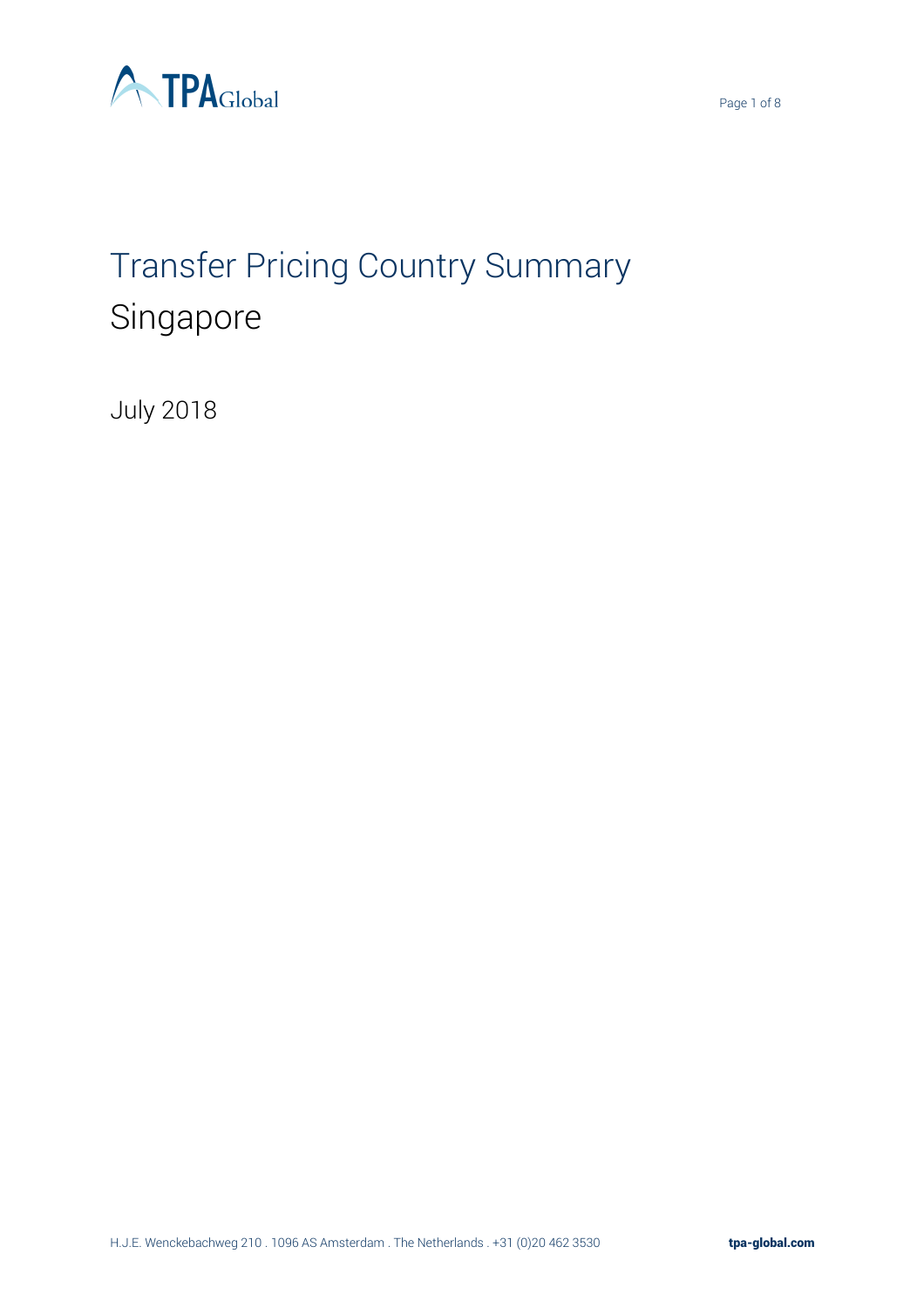

## Legislation

## Existence of Transfer Pricing Laws/Guidelines

Section 34D of the Singapore Income Tax Act (SITA) 2010, is introduced in order to ensure that all related party transactions are conducted in accordance with the arm's length standard. In addition, the arm's length principle is found in all of Singapore's DTAs, under Article 7 – Business Profits and Article 9 – Associated Enterprises.

Since 2006, the Inland Revenue Authority of Singapore (IRAS) has issued guidelines on the interpretation and application of the arm's length principle in Singapore ("TP Guidelines"). The latest update of the guidelines was on 23 February, 2018. That same date Singapore issued subsidiary legislation under the Income Tax Act: Income Transfer Pricing Documentation Rules 2018. The new rules codify TP requirements for the preparation of TP documentation for the financial year of 2018.

## Definition of Related Party

A related party, in relation to a person, means any other person:

- who, directly or indirectly, controls that person;
- who is, directly or indirectly, controlled by that person; or
- where both persons are, directly or indirectly, controlled by a common person

The exact wordings of the definition are provided under Section 13(16) of the SITA.

As provided in the IRAS' recently introduced related party transactions form, the nature of relationship can include:

- Ultimate holding company;
- Intermediate holding company;
- Immediate holding company;
- Subsidiary;
- Associated company.

Other related party (refers to any other person whose transaction with the reporting company is required to be disclosed as a related party transaction in the audited accounts; for example, a joint venture or another company belonging to the same group as the reporting company)

## Transfer Pricing Scrutiny

There is a low – medium risk of transfer pricing audit. The IRAS may review transfer pricing as part of a general tax audit. However, the failure to prepare the transfer pricing documentation will increase the risk of audit.

A transfer pricing consultation process has been introduced to review a taxpayer's related party transactions and assess compliance with transfer pricing guidelines.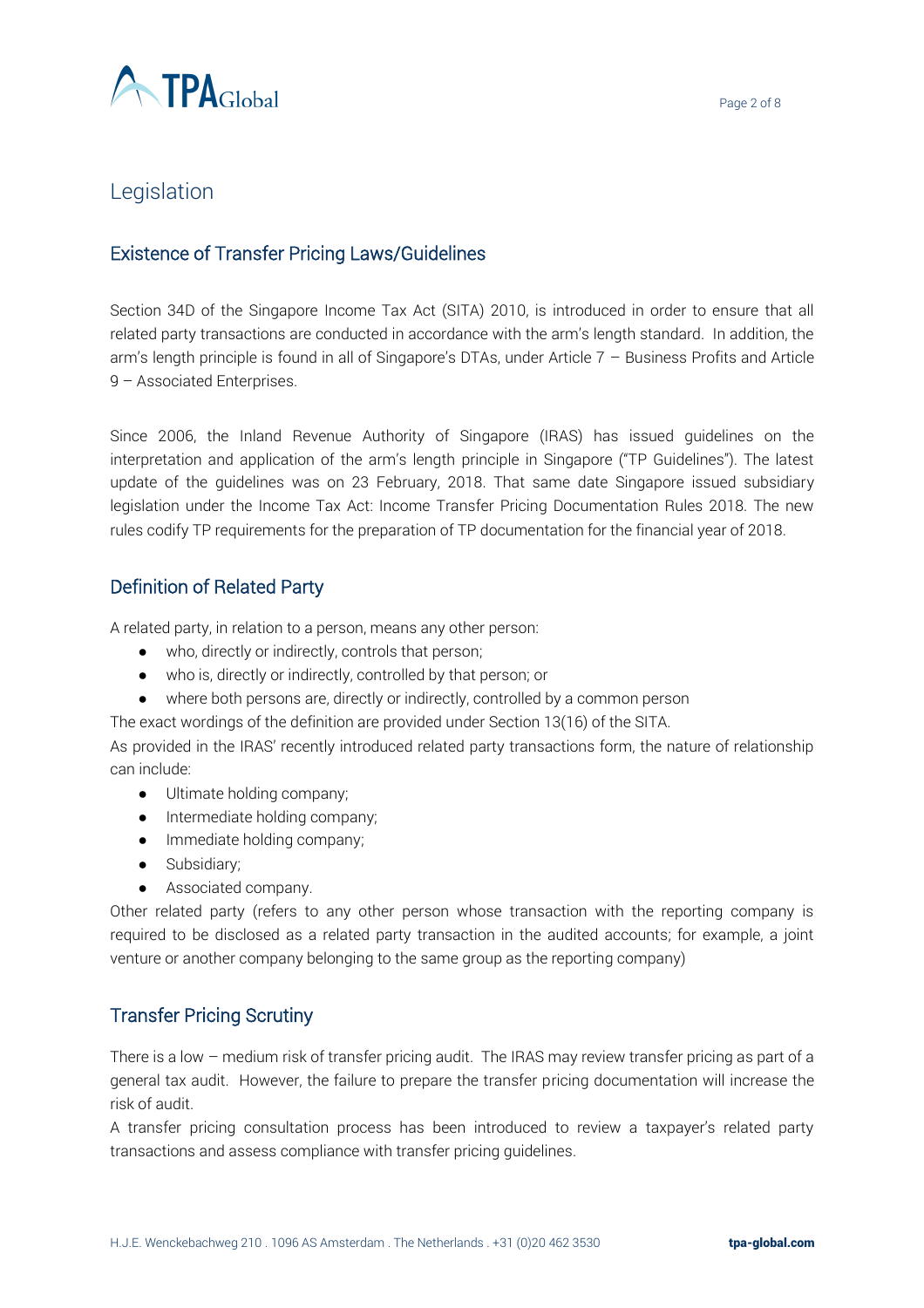

## Transfer Pricing Penalties

If taxpayers fail to timely submit adequate documentation upon request by IRAS, they may be penalized under Section 94(2) of the SITA for not complying with the record-keeping requirements under Sections 65, 65A, and 65B of the SITA. The penalty under Section 94 (2) involves a fine not exceeding S\$1,000 or a jail term not exceeding six months in lieu of payment.

As part of the changes under the Income Tax (Amendment) Bill 2017, penalties for not preparing contemporaneous TP documentation have been increased to S\$10,000.

In addition to the above penalty which applies to preparation of documentation, there are consequences if taxpayers are unable to substantiate that their transfer pricing is at arm's length

- The IRAS may make an upward transfer pricing adjustment under Section 34D of the SITA;
- The IRAS will not support the tax payer in mutual agreement procedure ("MAP") with the foreign tax authorities should the taxpayer suffer double taxation arising from any transfer pricing audit by the IRAS or foreign tax authorities; and
- The IRAS may not accept the application if the taxpayer apply for an advance pricing agreement ("APA") agreement.

As part of the changes under the Income Tax (Amendment) Bill 2017, a 5% surcharge will be imposed on the amount of TP adjustments made by the IRAS from YA 2017. These surcharges are due within one month to the IRAS from the date of notification from the IRAS.

## Advance Pricing Agreement (APA)

Applications can be made for future transactions on unilateral (between IRAS and the taxpayer), bilateral (between IRAS and a tax treaty partner) or multilateral basis (between IRAS and 2 or more tax treaty partners).

If Singapore does not have a tax treaty with the other tax jurisdictions, the unilateral APA comes under the framework of Singapore's Advance Pricing System and a fee will be charged upon submitting an application of an advance pricing arrangement.

If Singapore has a tax treaty with the other jurisdiction, the unilateral APA will be issued outside of the Advance Ruling System, and no fee will be charged for the unilateral APA.

IRAS will generally accept an APA request to cover three to five future FYs (i.e. covered period). IRAS may consider taxpayers' request to extend the APA to prior years not exceeding two FYs for a bilateral or multilateral APA. The IRAS' acceptance of taxpayers' request for a covered period and rollback years (in the case of a bilateral or multilateral APA) is subject to them observing the APA process.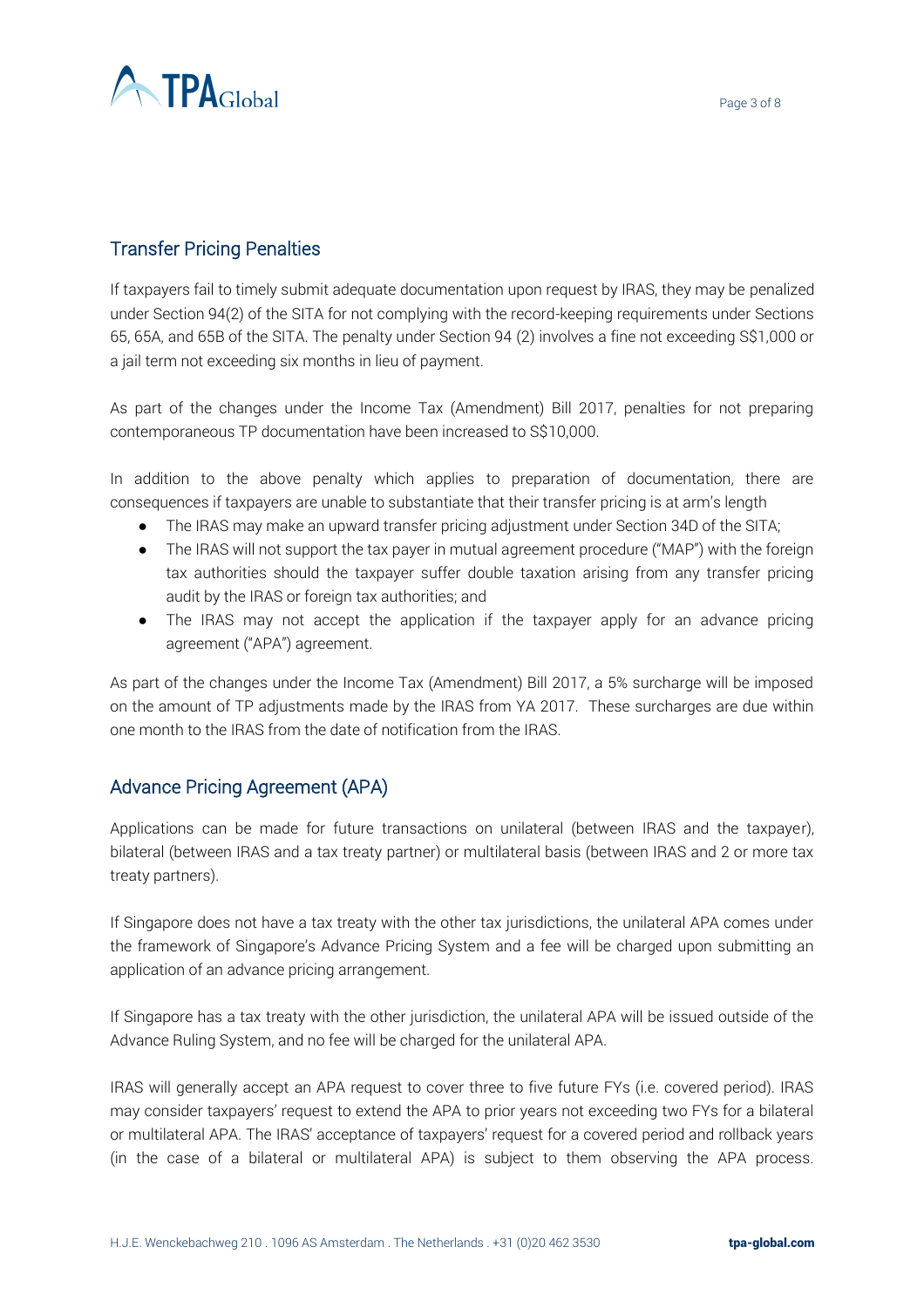

For more details, including the administrative process of applying for an APA, please refer to Part II, sections 8 and 10 of the TP Guidelines.

## Safe Harbor

According to the Second edition of TPG, the safe harbor is cost plus 5%, which is applicable only to prescribed routine services (the safe harbor cannot be applied to non-routine services). The safe harbor is a useful tool for taxpayers; however, they still have to have methods in place to determine the amount of the charge. The determination of an arm's length mark-up is a relatively small part of the overall exercise.

# Documentation and Disclosure Requirements

## Tax Return Disclosures

The IRAS has introduced a new requirement for disclosing related party transactions (RPT) from YA 2018 (financial year ending 2017).

A taxpayer must complete an RPT Form and submit it together with the corporate income tax return (Form C) if the aggregated value of RPT exceeds S\$15 million for the relevant YA.

## Level of Documentation

The IRAS recommends an adequate level of documentation, leaving taxpayers to use their judgment on the level of detail to be included. Taxpayers are to provide documentation of their group and the specific members of the group with which taxpayers transact. The Transfer pricing documentation needs to be organized at Group level and Entity level.

#### *Group level*

At this level, the documentation should provide a good overview of the group's businesses that is relevant to the business operations in Singapore. Relevant information includes an overview of the group's global business, organization structure, the nature of the global business operations and overall transfer pricing policies.

The following information should be included:

● General information on the Group as at the end of the financial year- including details (including a chart) on the worldwide organizational structure, showing the location and ownership linkages among all related parties transacting with the Singapore taxpayer.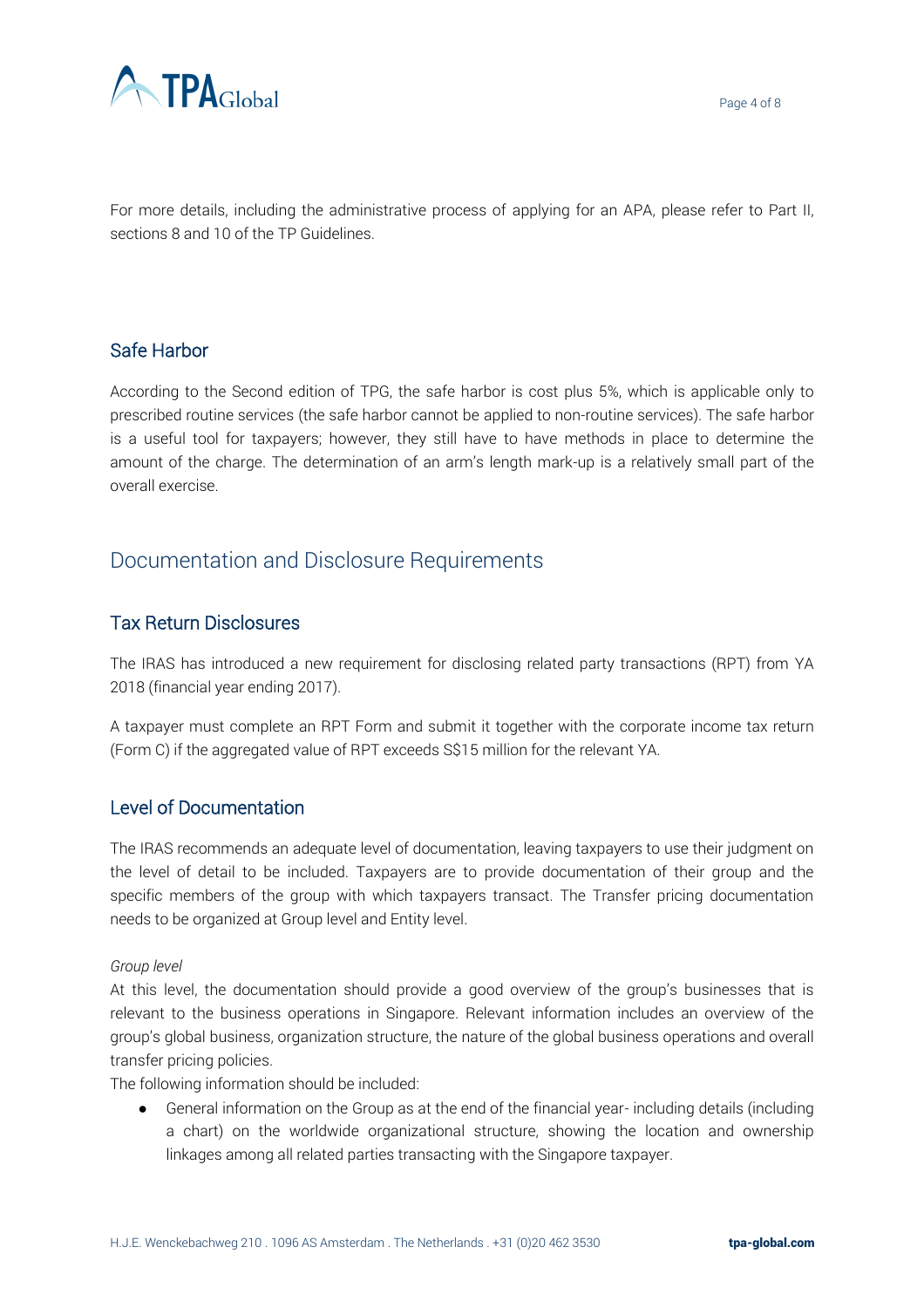

- Description of Group's business relevant to the Singapore taxpayer for the financial year, including:
	- The group's lines of business, products and services, geographic markets and key competitors;
	- **•** The industry dynamics, market, regulatory and economic conditions in which the group operates;
	- The group's business models and strategies, including any important changes in recent years such as restructuring, acquisition or divestiture;
	- Important drivers of business profit, including a list of intangibles and the related parties which legally owned them;
	- **•** The principal business activities and functions of each party in the group, including charts showing the supply chains of products and services.
	- The business relationships (services provided, goods sold, development, ownership or exploitation of intangibles, financing arrangements, etc.) among related parties.
- Group's financial position for the financial year including financial statements of the group relating to the lines of business involving the Singapore taxpayer.

#### *Entity level*

At this level, the documentation should provide sufficient details of the Singapore taxpayer's business and the transactions with its related parties. Detailed information includes the business operations and specific related party transactions.

The following information should be included:

- General information on the Singapore taxpayer as at the end of the financial year, including:
	- the description of the management structure of the Singapore taxpayer, including a description of the related parties to whom the Singapore management reports for its operations;
	- Organizational chart of the Singapore taxpayer, showing the number of employees in each department.
- Description of the Singapore taxpayer's business for the financial year, including a general description or details relating to:
	- **•** The Singapore taxpayer's lines of business, products and services, geographic markets and key competitors;
	- **•** The industry dynamics, market, regulatory and economic conditions in which the Singapore taxpayer operates;
	- The Singapore taxpayer's business models and strategies, including any important changes in recent years such as restructuring, acquisition or divestiture involving or affecting the Singapore taxpayer.
- Transactions between Singapore taxpayer and related parties subject to TP documentation for the financial year: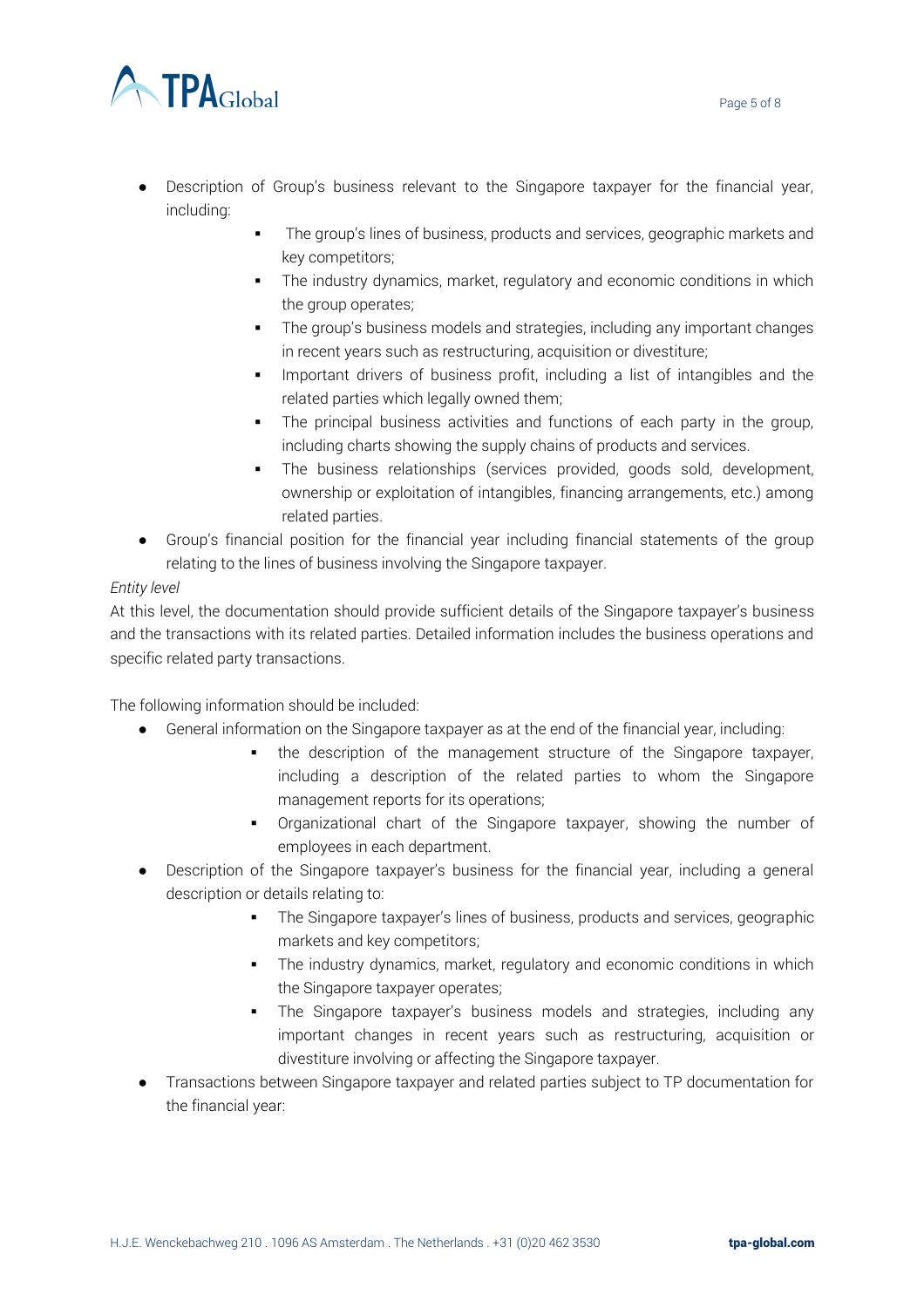

- Details on transactions between the Singapore taxpayer and its related parties, including the identities of the related parties, the relationship, amounts and countries involved;
- Contracts or agreements showing the terms of the transactions;
- A detailed functional analysis (i.e. functions performed, assets (including intangibles) used and/ or contributed and risks borne) of the Singapore taxpayer and relevant related parties with respect to the transactions, including any changes compared to prior years.
- Transfer pricing analysis/ benchmarking

## Record Keeping

The IRAS recommends that taxpayers fulfill their record keeping requirements and includes transfer pricing documentation within this.

## Language for Documentation

Documentation should be prepared in English.

## Small and Medium Sized Enterprises (SMEs)

There are no specific transfer pricing rules for SMEs, except that based on the TPG (section 6.19), the IRAS will not expect taxpayers to prepare TP documentation if the value or amount of related party transactions per financial year is below the following quantitative thresholds $^{\text{\tiny{1}}}$ :

| Purchase of goods from all related parties: | SGD 15M                             |
|---------------------------------------------|-------------------------------------|
| Sale of goods to all related parties:       | SGD 15M                             |
| Loans owed to all related parties:          | SGD 15M                             |
| Loans owed by all related parties:          | SGD 15M                             |
| All other categories of related party       |                                     |
| Transactions (e.g. service income, service  |                                     |
| payments, royalty income, royalty expense,  |                                     |
| rental income, rental expense):             | SGD 1M per category of transactions |

## Deadline to Prepare Documentation

 $\overline{\phantom{a}}$ 

If TP documentation must be prepared, it is required to be prepared by the time that the annual profits tax return (Form C) is filed. The IRAS recommends that documentation be prepared in a timely manner, particularly to support the transfer pricing position in the event of a future dispute with the IRAS or with overseas tax authorities.

 $1$  These thresholds are applicable generally; hence they are not applicable only to SME's.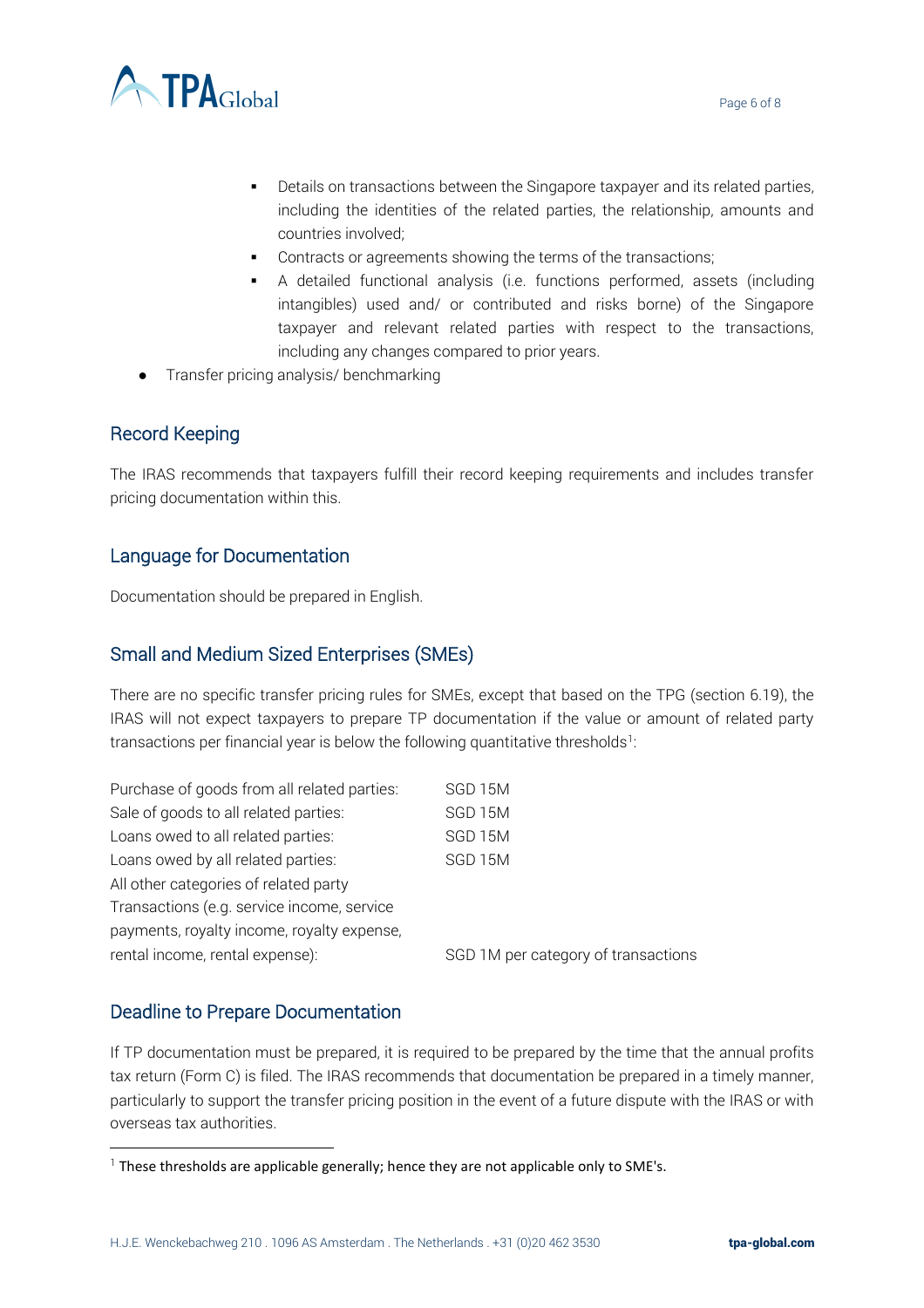

## Deadline to Submit Documentation

Documentation is only required to be submitted to IRAS following the notification of an IRAS transfer pricing documentation review, which may be part of a general tax audit. Taxpayers are given up to 30 days to provide their documentation.

# Statute Of Limitations

Based on Section 67 of SITA, businesses must keep books and records for up to five years. The statute of limitation for income tax purposes is 4 years after the year of assessment in which the event occurred, which is based on Section 74(1) of SITA. There is no specific statute of limitations for transfer pricing adjustments.

# Transfer Pricing Methods

Methods available for performing transfer pricing and comparability analysis are in line with those contained in the OECD Transfer Pricing Guidelines:

- comparable uncontrolled price method (CUP);
- resale price method (RPM);
- cost plus method (CPM);
- profit split method (PSM); and
- transactional net margin method (TNMM).

The IRAS encourages taxpayers to use the method that produces the most reliable results. However, CUP, CPM and TNM are the most used and often considered the most appropriate according to the Second edition of TPG.

## Comparables

External comparables are preferred over internal comparables as external comparables provide more reliability. When selecting external comparables, the following should be considered:

- Commercial databases:
	- IRAS does not have a preference for any particular commercial database as long as it provides a reliable source of information that assists taxpayers in performing comparability analysis.